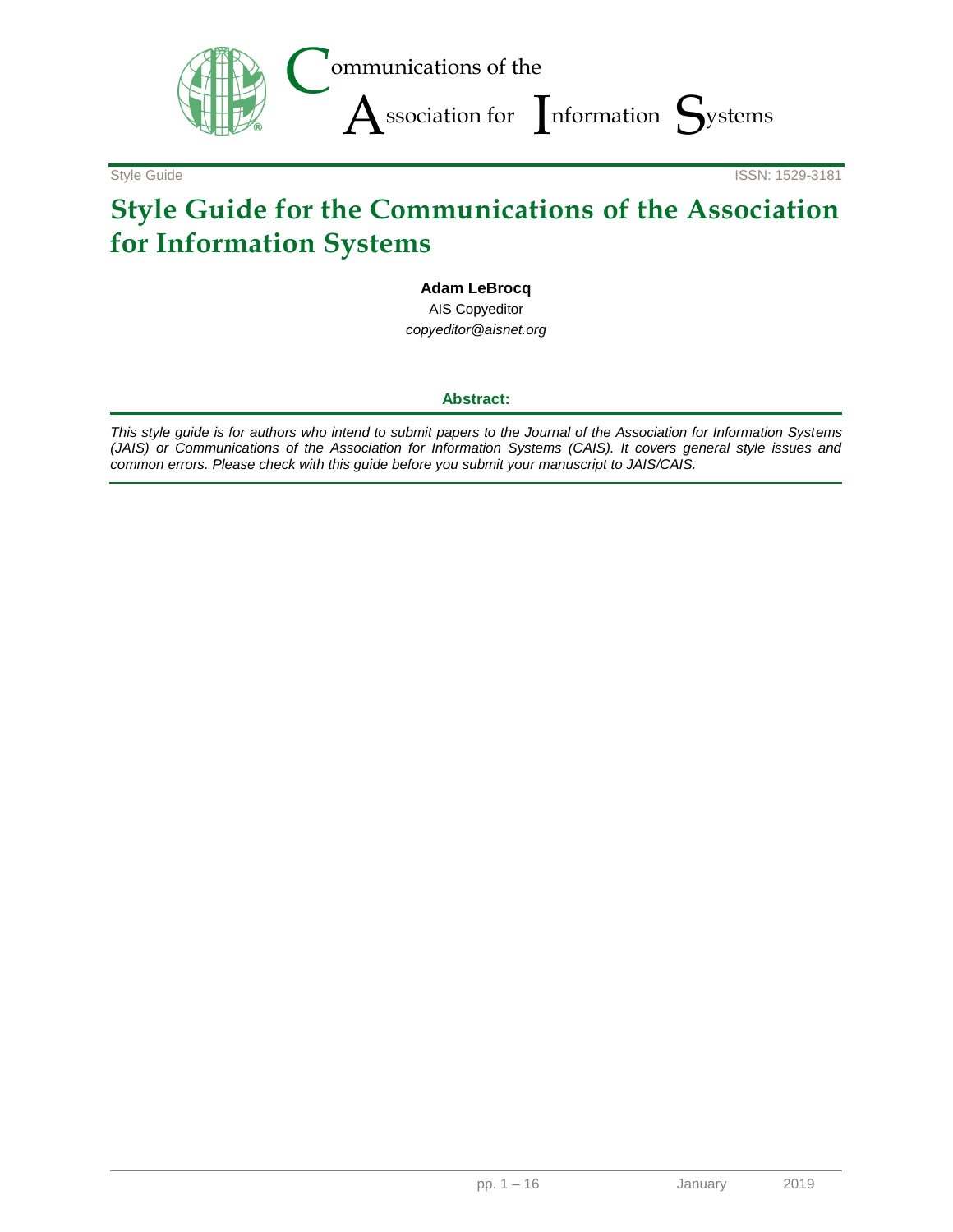# **1 Tense and Voice**

# **1.1 Active Voice**

Use active voice wherever possible. Historically, publications have eschewed using "I", "we", and other such words to maintain objectivity. However, *CAIS* prefers that authors use "I", "we", and so on because they are clearer and more succinct.

#### **Table 1. Active Voice**

| <b>Passive</b>            | <b>Active (preferred)</b>             |
|---------------------------|---------------------------------------|
| …was analyzed.            | We / Lanalyzed                        |
| are presented in Table 1. | Table 1 presents / shows / summarizes |

Authors should avoid awkward phrases such as "the researchers" and "the authors". Instead, use "I", we", and so on, or recast the sentence. When dealing with sentences that do not use pronouns, make the subject as clear as possible.

#### **Table 2. Active Voice**

| Passive                                                | Active (preferred)                                     |
|--------------------------------------------------------|--------------------------------------------------------|
| Three theoretical implications can be derived from our | Readers / We can derive three theoretical implications |
| study.                                                 | from our study.                                        |

### **1.2 Tense**

This section provides several guidelines to ensure that authors use the appropriate tenses in their manuscripts. Generally, information systems papers use three tenses: present, present perfect, and past.

### **1.2.1 Present Tense**

Use present tense when discussing what your or someone else's paper does*.* However, when doing this for papers with two or more authors, treat the sentence's subject as the authors, not the paper itself (see second last example in Table 3). In other words, do not refer to "Holsapple and Axel (1996)" as though it were the name of the paper.

#### **Table 3. Present Tense**

| This paper <b>explores</b>                                                          | This paper <b>explores</b>                                                                                                                                  |
|-------------------------------------------------------------------------------------|-------------------------------------------------------------------------------------------------------------------------------------------------------------|
| We <b>define</b> this as                                                            | We <b>define</b> this as                                                                                                                                    |
| This paper provides an extensive                                                    | This paper provides an extensive                                                                                                                            |
| In Section 1, we summarize                                                          | In Section 1, we summarize                                                                                                                                  |
| Holsappe (1995) discusses how decision context                                      | Holsappe (1995) discusses how decision context                                                                                                              |
| decision context influences decision making.                                        | Holsapple and Axel (1996) discuss [not discusses] how Holsapple and Axel (1996) discuss [not discusses] how<br>decision context influences decision making. |
| Holsapple and Axel's (1996) paper "On decision context<br>influences" discusses how | Holsapple and Axel's (1996) paper "On decision context"<br>influences" discusses how                                                                        |

Use present tense when reporting the results or findings of a study.

#### **Table 4. Present Tense**

The data **suggest** that…

Use present tense when discussing models and hypotheses.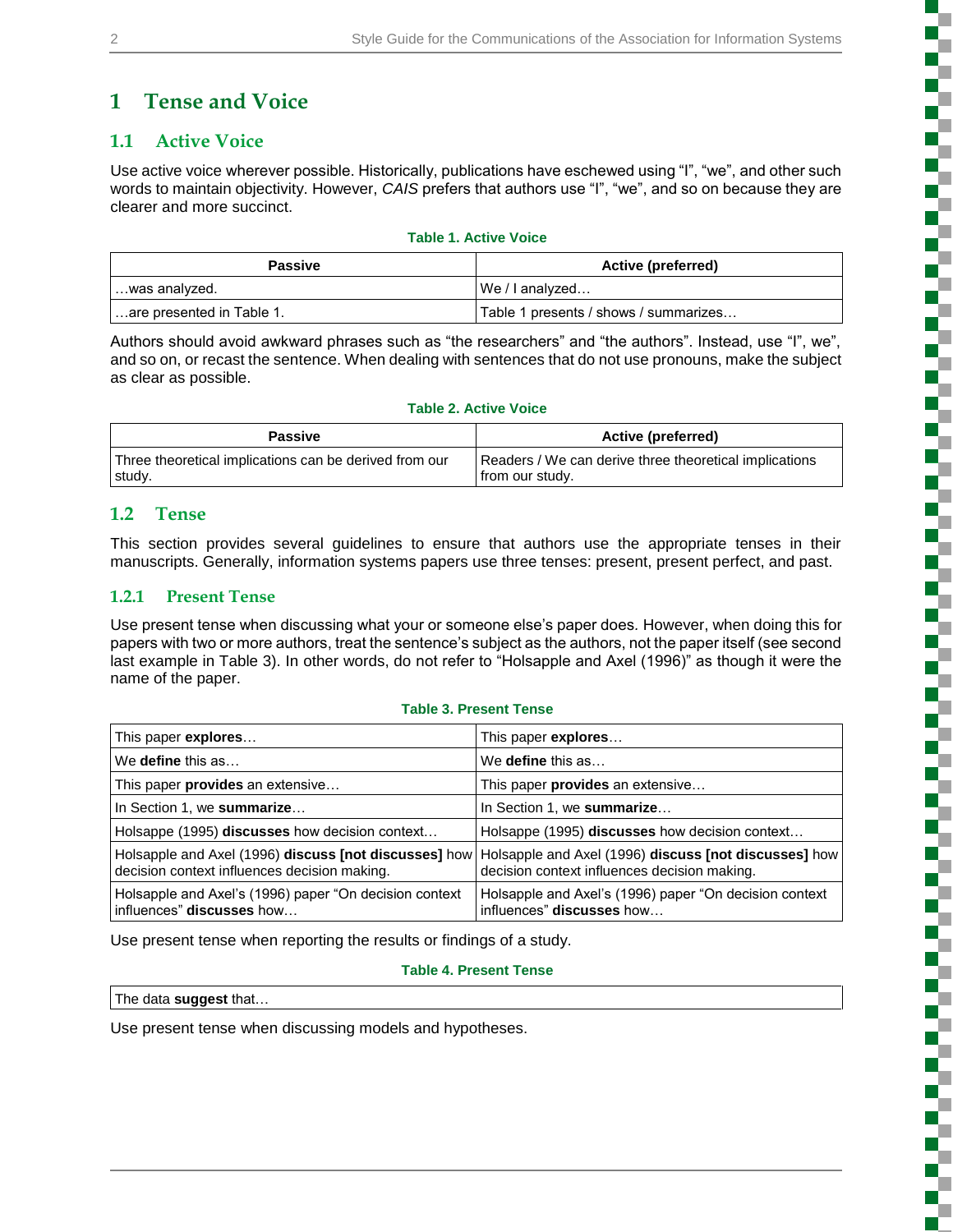#### **Table 5. Present Tense**

The model **proposes** how exercising strategic choice and institutional forces impact the antecedents and consequences.

In particular, our model **explains** how and why organizations achieve benefits.

### **1.2.2 Present Perfect Tense**

One can use either present tense or present perfect tense with signal phrases. Signal phrases "tell readers who a source is and what to expect…as when introducing an explanation, interpretation, or other commentary" (Fowler & Aaron, 2012, p. 646). Typically, present perfect suits a sentence, paragraph, and/or section better when explicitly reviewing past contributions. When simply discussing what an author (or paper) discusses/describes/and so on, one can use present tense as in Table 3.

#### **Table 6. Present Perfect Tense—Signal Phrases**

"Neisser (1967) **has described** cognition as 'the activity of knowing: the acquisition, organization and use of knowledge' (Neisser, 1976, p. 1)" (Fowler & Aaron, 2012, p. 646).

John Simmons (2007) **has noted** that the "information systems is a complexfield" (p. 10).

"Lin (1999) **has suggested** that preschooling may significantly affect children's academic performance through high school (pp. 22-23)" (Fowler & Aaron, 2012, p. 646).

The practioner and academic literature **has paid** increased attention to the practice of information technology (IT) governance by boards of directors.

Use present perfect tense when discussing contributions to knowledge.

#### **Table 7. Present Perfect Tense—Contributions to Knowledge**

First, this study **has contributed** to the existing literature…

Second, this study **has extended** the extant knowledge in this field…

#### **1.2.3 Past Tense**

Use past tense with signal phrases that relate to studies.

#### **Table 8. Past Tense—Signal Phrases**

"In an exhaustive survey of the literature published between 1990 and 2000, Walker (2001) **found** 'no proof, merely a weak correlation, linking place of residence and rate of illness' (p. 121)" (Fowler & Aaron, 2012, p. 646).

We **conducted** the review to identify publication outlets, theoretical foundations, methodological approaches, sampling, and topic areas for e-government research.

Use past tense with the methodology for data collection.

#### **Table 9. Past Tense—Methodology**

#### We **analyzed**…

"To test the model, we **conducted** interviews and a survey. Because the model **comprises [present tense for models]** measured and latent variables, we first **conducted** exploratory factor analysis (EFA) on the latent variables to analyze the sets of items that measure those constructs. Next, we **used** ordinary least squares multiple regression to analyze the results. We also **asked** the respondents to identify some information about themselves. We first **asked** respondents to identify their current role(s) on the board" (emphasis added) (Jewer & McKay, 2012).

Use past tense when explicitly using words and/or phrases that indicate they happened in the past, such as when someone coined a term or for what interviewees said.

### **Table 10. Past Tense—Past Phrases**

I**n 1990**, Smith (1990) **coined** the term…

**One interview said:** "something here".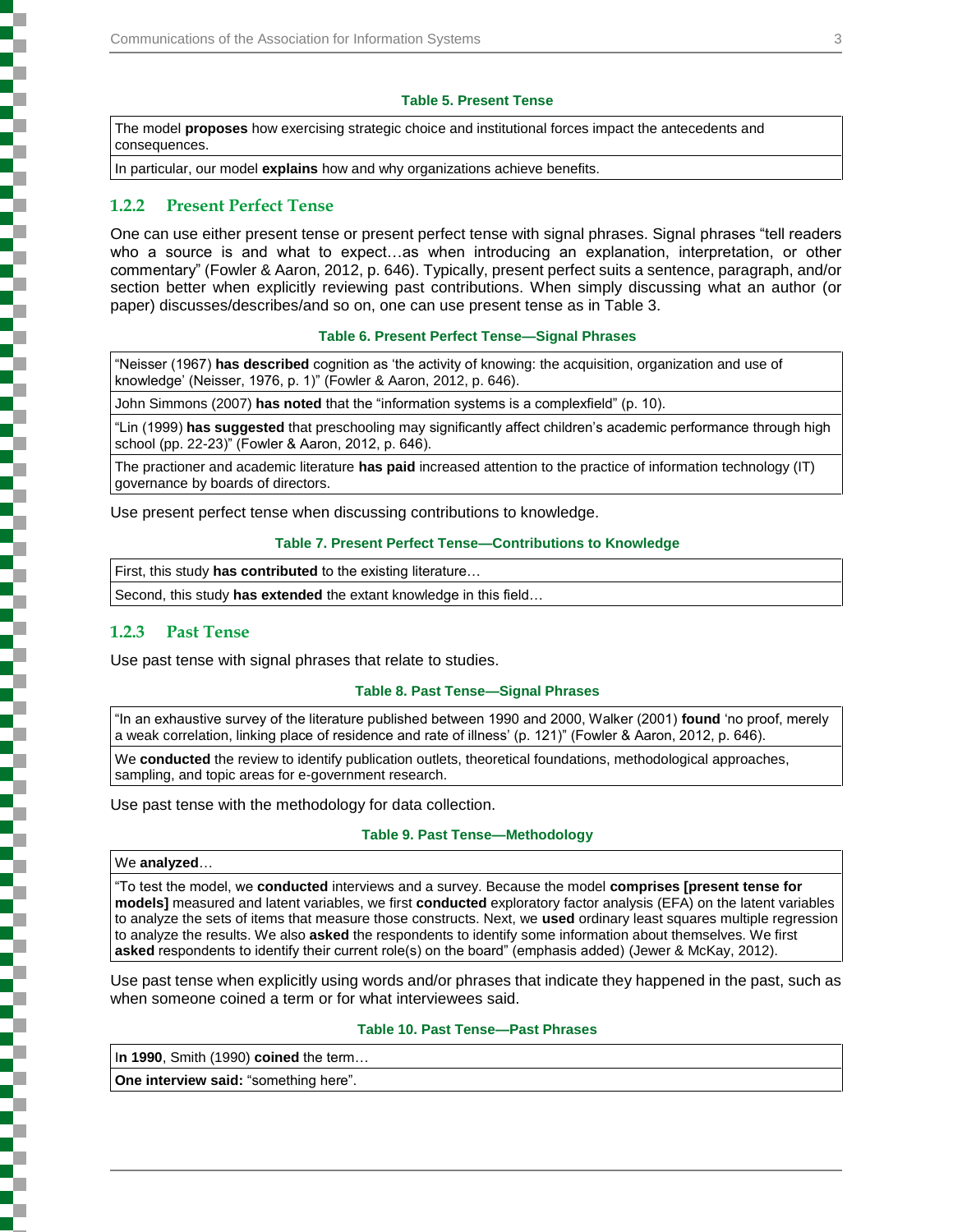### **1.2.4 Other Tense Points**

When discussing your paper in the introduction and conclusion, take care to not to use the future tense (introduction) or the past tense (conclusion). Use past tense in the conclusion only when discussing what you **did** in the course of conducting your study. See Table 11 for examples.

| <b>Table 11. Tense in Introductions and Conclusions</b> |  |
|---------------------------------------------------------|--|
|                                                         |  |

| Incorrect: (introduction):                     | In Section 1, we will summarize<br>After that, we will analyze                           |
|------------------------------------------------|------------------------------------------------------------------------------------------|
| Incorrect: (conclusion):                       | In Section 1, we summarized<br>After that, we <b>analyzed</b><br>In Table 1, we analyzed |
| <b>Correct: (introduction and conclusion):</b> | In Section 1, we summarize<br>In Table 1, we analyze                                     |

# **2 Quotes**

All direct quotes require a page reference unless the source document does not contain them.

## **2.1 Quote Format**

All quotes use double quotation marks in the first instance.

#### **Table 12. Quotes**

| "Remember to use double quotation marks for quotes" (LeBrocq, 2012, p. 10). |
|-----------------------------------------------------------------------------|
| While "quotations are fun" (Adam, 2011, p. 1), they can cause problems.     |
|                                                                             |

For quotes in quotes, use single quotation marks.

### **Table 13. Quotes in Quotes**

"Adam introduced the term 'quotes' in his seminal 2012 work" (LeBrocq, 2012, p. 10).

# **2.2 Indented Quotes**

Indented quotes are longer than 40 words or more. Do not indent quotes under 40 words. Either dependent or independent information must introduce indented quotes (i.e., don't include a quote without explaining why you have done so). In either case, begin the indented quote with a capital letter. The punctuation for each differs. Dependent sentence fragments should use a colon; independent sentence fragments should use a period. Do not italicize the citation at the end of an indented quotation. Also, note the punctuation.

### **2.2.1 Dependent Quote**

John Simmons said that they:

*Carried out the pilot test in two phases. In the first phase, five academics with significant expertise in the area of KM reviewed the four knowledge sourcing types and origins and six items that measured firm performance. Based on their comments, we carefully modified items*  for knowledge sourcing types and removed one item from firm performance. In the second *phase, we collected data from 32 firms that had implemented enterprise-wide KM initiatives, and then checked the reliability and validity of the firm performance items.* (Sim, 2005, p. 5)

### **2.2.2 Independent Quote**

John Simmons thought that this was incorrect. He explains his approach in his paper on KM:

We *carried out the pilot test in two phases. In the first phase, five academics with significant expertise in the area of KM reviewed the four knowledge sourcing types and origins and six items that measured firm performance. Based on their comments, we carefully modified items for knowledge sourcing types and removed one item from firm performance. In the second phase,*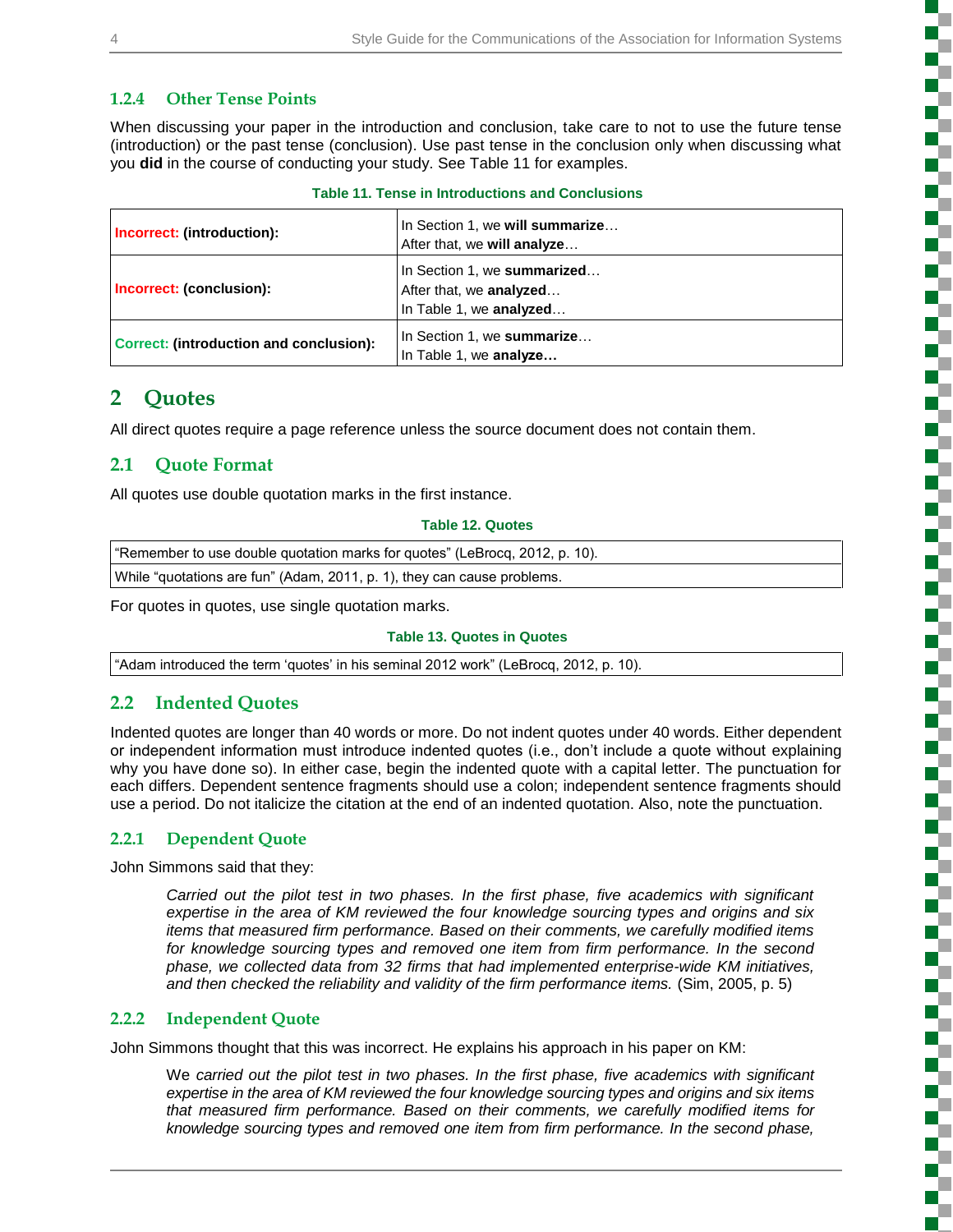*we collected data from 32 firms that had implemented enterprise-wide KM initiatives, and then checked the reliability and validity of the firm performance items.* (p. 5)

### **2.3 Other Quote Points**

Quote marks should always appear before a period. While we realize many authors will be more familiar will the reverse of the example below, *CAIS* uses the final period to clearly demarcate the end of a sentence.

#### **Table 14. Quote Marks and Periods**

"I am an example of where to put a period at the end of a quote".

Similarly, commas and other marks (such as footnotes) should always occur outside of quotation marks (not in them) and occur before the period.

#### **Table 15. Quote Marks and Commas**

| Correct:   | I am introducing the words "xylo", "oxy", and "cthulu". |
|------------|---------------------------------------------------------|
| Incorrect: | I am introducing the words "xylo," "oxy," and "cthulu." |

One exception to this rule is parenthetical statements that are their own sentence. (This sentence exemplifies the exception.)

Table 16 notes how to punctuate more complicated sentences.

#### **Table 16. Complex Punctuation**

In his paper, Adam (2011, p. 1) states that "authors should carefully tend to their writing. They might not always enjoy it, though.".

In his paper, Adam (2011, p. 1) states that "authors should carefully tend to their writing. Why do they 'struggle'?".

# **3 Common Stylistic Issues**

### **3.1 Equivocation**

Equivocation is an entrenched style in academic writing, and authors typically equivocate in introductions and conclusions.

#### **Table 17. Equivocation Example**

This study **aims to** explore the role of meta-ethics in information systems.

This sentence leaves it unclear as to whether the author actually explores the role of meta-ethics in information systems or not, which is not appropriate for an academic paper. Journals accept academic papers for publication because it does something (e.g., adds knowledge) and not because it *might* do something.

Thus, if you explore meta-ethics in information systems, simply say that (e.g., "In this paper, I explore the role of meta-ethics in information systems").

### **3.2 That and Which**

*CAIS* upholds a distinction between "that" and "which". That is, the two words are not synonymous and should not be used interchangeably. Choosing to use either that or which depends on whether the information they introduce is "essential" or "nonessential" (i.e., necessary to the meaning of the sentence or not). Essential elements do not use punctuation to offset them; nonessential elements do.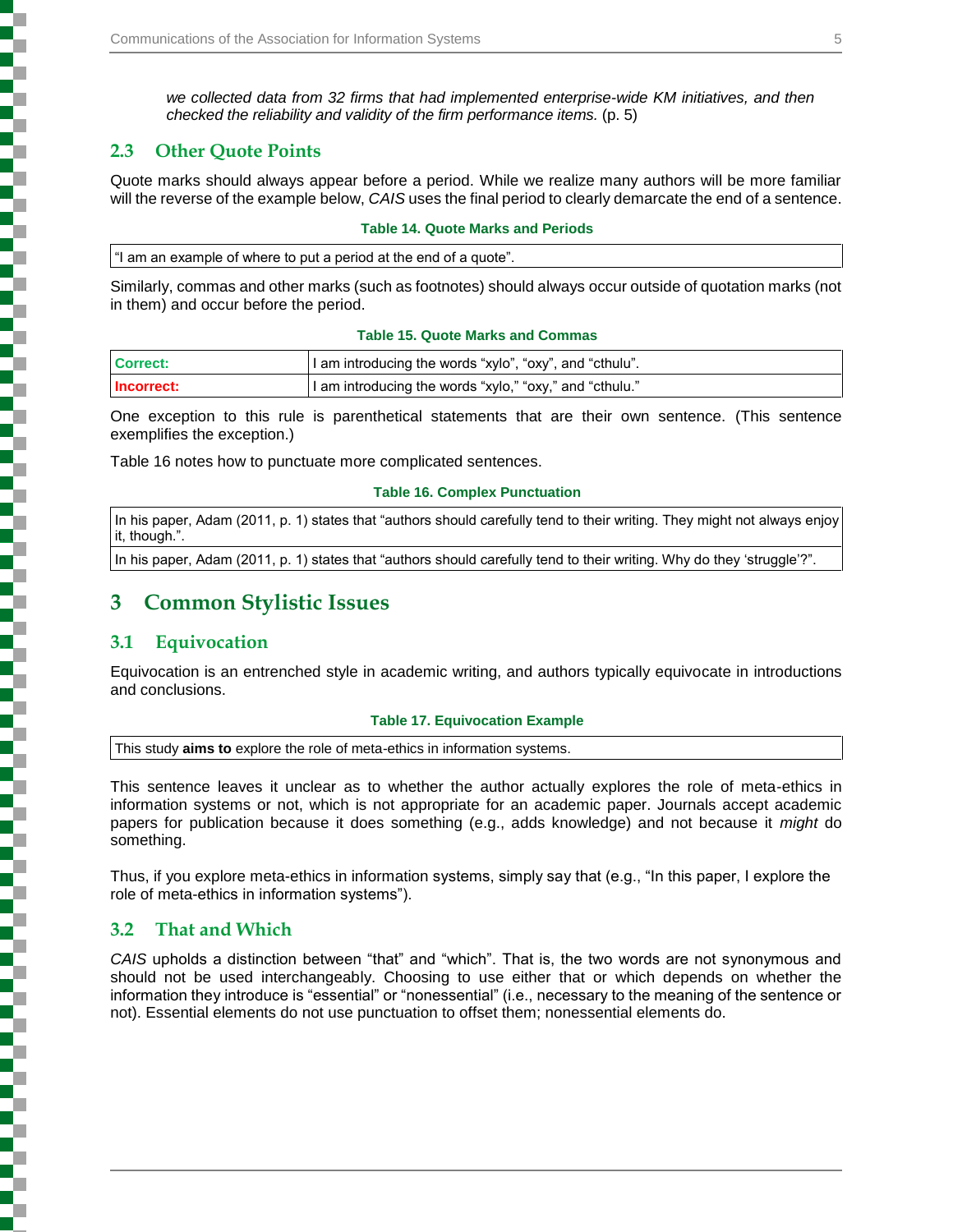### **3.2.1 Essential**

In Table 18, one cannot omit the bold element or place it between commas "without leaving the meaning of … [the company] too general" (Fowler & Aaron, 2012, p. 449). This sentence refers to a specific company that is located in Oklahoma (i.e., it is the company in Oklahoma that has twelve employees, not the one in New York). Thus, the bold element uses "that" and has no punctuation.

#### **Table 18. Essential**

The company **that is located in Oklahoma** has twelve employees.

### **3.2.2 Nonessential**

In Table 19, the bold element is not essential to the meaning of the sentence and so must use "which" and commas. That is, "it does not limit the word to a particular individual or group" (Fowler & Aaron, 2012, p. 449). This sentence refers to the company with twelve employees (the reader knows what company the speaker means). The fact that it is located in Oklahoma may be useful information, but one understands what company the speaker means regardless of the fact that it is in Oklahoma.

#### **Table 19. Nonessential**

The company, **which is located in Oklahoma**, has twelve employees.

### **3.3 Use and Utilize**

"Use" and "utilize" are the two most commonly confused words in manuscripts submitted to *CAIS.* Importantly, "*utilize* is not an elegant variation of the word *use*" (Cheney, 1983, p. 232). Most commonly, authors use "utilize" when they simply mean "use". Utilize is not a more academic word.

Various sources provide alternate meanings for "utilize", which include "to make do with something not normally used for the purpose" (Cheney, 1983, p. 232) (e.g., you **utilize** a fork when a screwdriver isn't around to **use**) or to "make good/effective use of" ("Utilize", 2012) (this second meaning is common in scientific writing; for example, "Vitamin C helps your body **utilize** the iron present in your diet" ("Utilize", 2012). Thus, unless you are aware of and explicitly mean to use "utilize", use "use" exclusively.

#### **Table 20. Use and Utilize**

| Correct:   | The study considered the individual's use of the information system                                |
|------------|----------------------------------------------------------------------------------------------------|
| Incorrect: | The study considered the individual's <b>utilization</b> of the information system.                |
| Correct:   | In this study, we use the technology acceptance model to analyze individuals' behavior.            |
| Incorrect: | In this study, we <b>utilize</b> the technology acceptance model to analyze individuals' behavior. |

### **3.4 Misplaced and Dangling Modifiers**

"A modifier is **misplaced** if readers can't easily relate it to the word it modifies. Readers tend to link a modifying word, phrase, or clause to the nearest word it could modify: *I saw a man in a green hat"* (emphasis in original) (Fowler & Aaron, 2012, p. 381). Table 21 illustrates common forms of misplaced and dangling modifiers in manuscripts submitted to C*AIS.*

| Incorrect:      | The vandalism was visible passing the building.                                                                                                                                                            |
|-----------------|------------------------------------------------------------------------------------------------------------------------------------------------------------------------------------------------------------|
| <b>Correct:</b> | Passing the building, I noticed that the vandalism was visible.                                                                                                                                            |
| Incorrect:      | We describe information systems in this manner to better understand how they influence<br>organizations, <b>including</b> management information systems and decision support systems.                     |
| Correct:        | We describe information systems, <b>including</b> management information systems and decision support<br>systems, to better understand how they influence organizations.                                   |
| Incorrect:      | The report was controversial, and some distinguished <b>computer scientists</b> demanded that it be<br>withdrawn, arguing that attention to applications would weaken the field's focus on basic research. |
| <b>Correct:</b> | The report was controversial, and some distinguished computer scientists, arguing that attention<br>to applications would weaken the field's focus on basic research, demanded that it be withdrawn.       |

#### **Table 21. Misplaced and Dangling Modifiers**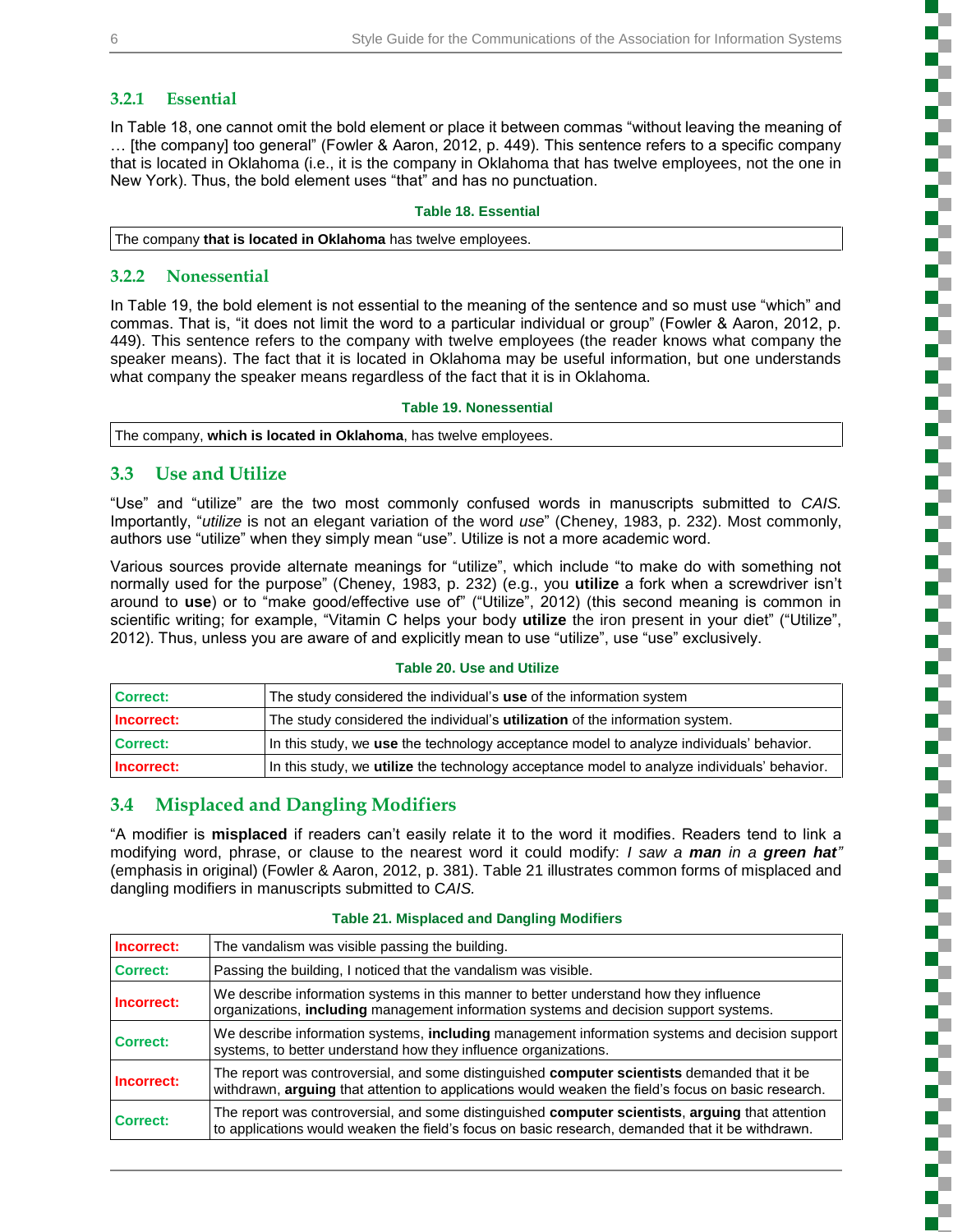### **3.4.1 Limiting Modifiers**

l

į

į

"Limiting modifiers include *almost, even, exactly, hardly, just, merely, nearly, only, scarcely, and simply.* In speech, these modifiers often occur before the verb, regardless of the words they are intended to modify. In writing, however, these modifiers should fall immediately before the word or word group they modify to avoid any ambiguity" (emphasis in original) (Fowler & Aaron, 2012, p. 383).

#### **Table 22. Limiting Modifiers (Adapted from Fowler & Aaron, 2012, p. 383)**

| Unclear:     | She only found that fossil on her last dig. |
|--------------|---------------------------------------------|
| Clear:       | She found only that fossil on her last dig. |
| <b>Clear</b> | She found that fossil only on her last dig. |

#### **Table 23. Limiting Modifiers**

| <b>Sentence</b>            | Meaning                                |
|----------------------------|----------------------------------------|
| He is the only one I like. | Out of everyone, I only like him.      |
| He is the one only I like. | l like him, but nobody else likes him. |

### **3.5 Ofness and Andness**

Sentences that use excessive "ofs" and/or "ands" should be avoided because they hinder readability. Table 23 illustrates a sentence and a modified version that is easier to read. Sentences with too many ofs also tend to contain nominalizations, which authors should avoid (see Section 4.10).

#### **Table 24. Ofness and Andness**

| Harder to understand:        | It might be employed in several ways—for instance, <b>evaluation of</b> the capabilities <b>of</b> an<br>enterprise system or formulation of queries on data warehouses. |  |
|------------------------------|--------------------------------------------------------------------------------------------------------------------------------------------------------------------------|--|
| <b>Easier to understand:</b> | It might be employed in a number of ways – for instance, to evaluate an enterprise<br>system's capabilities or to formulate queries on data warehouses.                  |  |

### **3.6 Because and As**

Use "because", not "as", when you mean the former. While "as" can and does have the same meaning as "because", "because" is easier to understand because it only has one meaning, whereas "as" has both temporal and cause meanings. Table 25 illustrates the problem, and Table 26 illustrates usage.

#### **Table 25. Because and As**

| He went to the shop as he<br>l cried. | This sentence could mean that he went to the shop while crying or that he went to the<br>shop because he cried. In more complex sentences, one often cannot distinguish<br>which usage the author means. |
|---------------------------------------|----------------------------------------------------------------------------------------------------------------------------------------------------------------------------------------------------------|
|---------------------------------------|----------------------------------------------------------------------------------------------------------------------------------------------------------------------------------------------------------|

#### **Table 26. Because and As**

| Use:        | The framework will be of use to practitioners <b>because</b> it provides a systematic way to<br>understand how and why business benefits have or have not been achieved. |
|-------------|--------------------------------------------------------------------------------------------------------------------------------------------------------------------------|
| Do not use: | The framework will be of use to practitioners as it provides a systematic way to understand and<br>explain how and why business benefits have or have not been achieved. |

Note that a comma should not occur directly before because in these types of sentences (e.g., with the "because" clause at the end of the sentence).

#### **Table 27. Because and As**

| <b>Correct:</b> | It is reasonable to assume that responders knew this because 79 percent answered |  |
|-----------------|----------------------------------------------------------------------------------|--|
| Incorrect:      | It is reasonable to assume that responders knew this, as 79 percent answered     |  |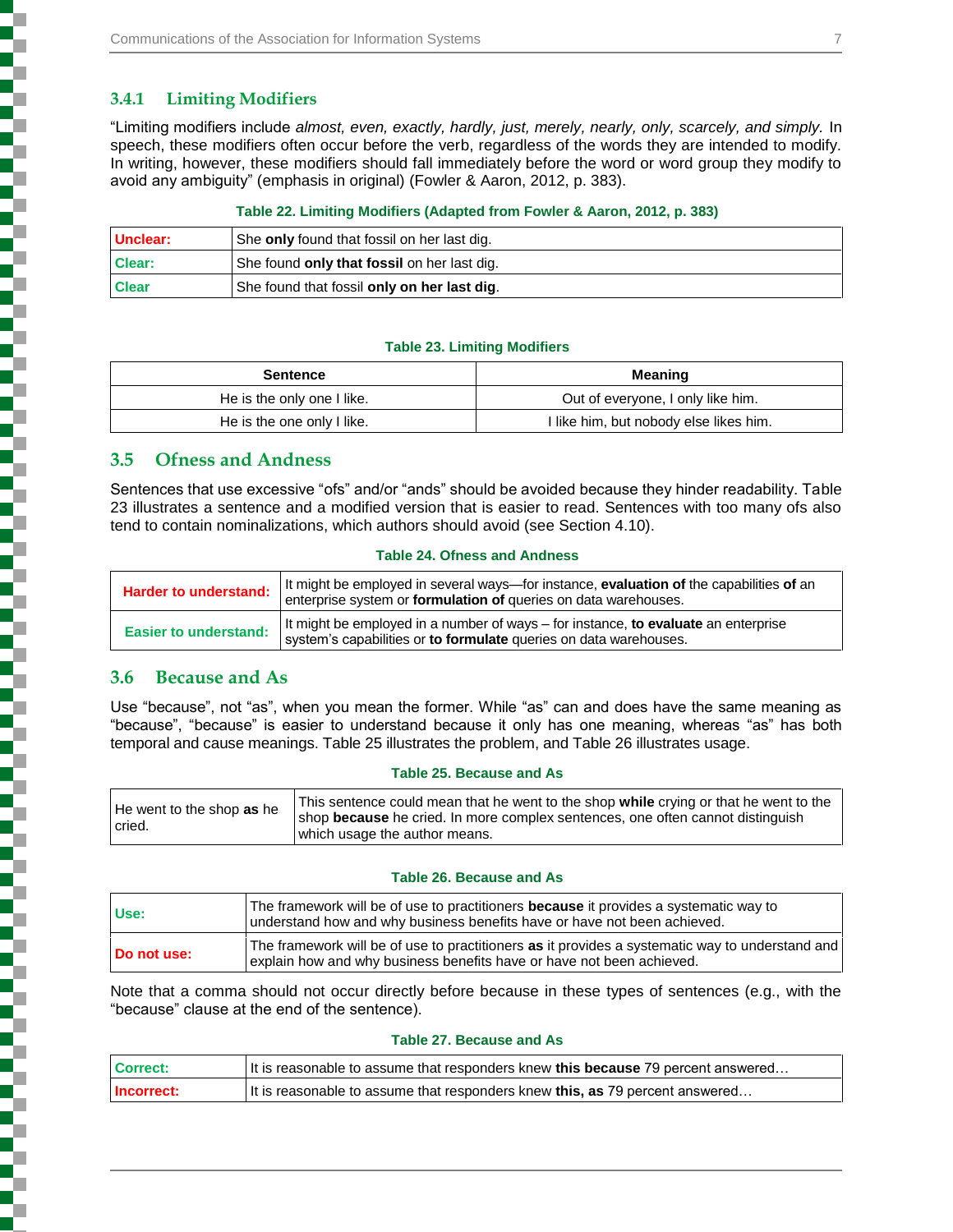If / whether / because fragments (i.e., "because of that", "whether he knew or not", "if this is the case") are generally only separated from the sentence with a comma when they appear at the beginning or middle of the sentence.

|  |  | <b>Table 28. Because and As</b> |  |  |
|--|--|---------------------------------|--|--|
|--|--|---------------------------------|--|--|

| Correct:          | <b>Because</b> 79 percent answered, it is reasonable to assume that responders knew that |
|-------------------|------------------------------------------------------------------------------------------|
| <b>Incorrect:</b> | <b>Because</b> 79 percent answered it is reasonable to assume that responders knew that  |

### **3.7 Possessives**

Authors should use an apostrophe to create possessives with words that end in an "s". Do not use "'s" in these situations.

| Correct:   | The New York Times' John Slatter states that this isn't the case.  |
|------------|--------------------------------------------------------------------|
| Incorrect: | The New York Times's John Slatter states that this isn't the case. |
| Correct:   | Stavros' (2008) "knowledge management" idea is                     |
| Incorrect: | Stavros's (2008) "knowledge management" idea is                    |

#### **Table 29. Possessives**

### **3.8 Acronyms**

Take care that you pluralize any acronyms correctly. One common mistake is, for example, to use "DSS" for "decision support systems" and "decision support system" in the same paper. This is incorrect. If a paper discusses both decision support **systems** and an individual decision support **system,** then the acronyms must be distinguished (i.e., DSSs for the former, and DSS for the latter).

Another example is "knowledge management systems". If a paper discusses only knowledge management systems (in the plural), then it can use "KMS" exclusively. If, however, a paper discusses both knowledge management systems **and** an individual knowledge management system, it should use both KMSs and KMS where appropriate.

### **3.9 Compound Modifiers**

"When two or more words serve together as a single modifier before a noun, a hyphen or hyphens form the modifying words clearly into a unit" (Fowler & Aaron, 2012, p. 565).

#### **Table 30. Compound Modifiers (Adapted from Fowler & Aaron, 2012, p. 565)**

| She is a well-known actor.                           |
|------------------------------------------------------|
| The conclusions are based on out-of-date statistics. |
| Some Spanish-speaking students work as translators.  |

Note, however, that *–ly* adverbs do not need a hyphen.

#### **Table 31. Compound Modifiers (Adapted from Fowler & Aaron, 2012, p. 566)**

| They are clearly defined terms. |  |
|---------------------------------|--|
| That is a swiftly moving train. |  |

Also note that, when a "compound adjective follows a noun, hyphens are unnecessary" (Fowler & Aaron, 2012, p. 566). Many authors continue to hyphenate these words when they do not need to.

#### **Table 32. Compound Modifiers (Adapted from Fowler & Aaron, 2012, p. 566)**

| The actor is well known.                   |  |
|--------------------------------------------|--|
| The statistics were out of date.           |  |
| Many students are <b>Spanish speaking.</b> |  |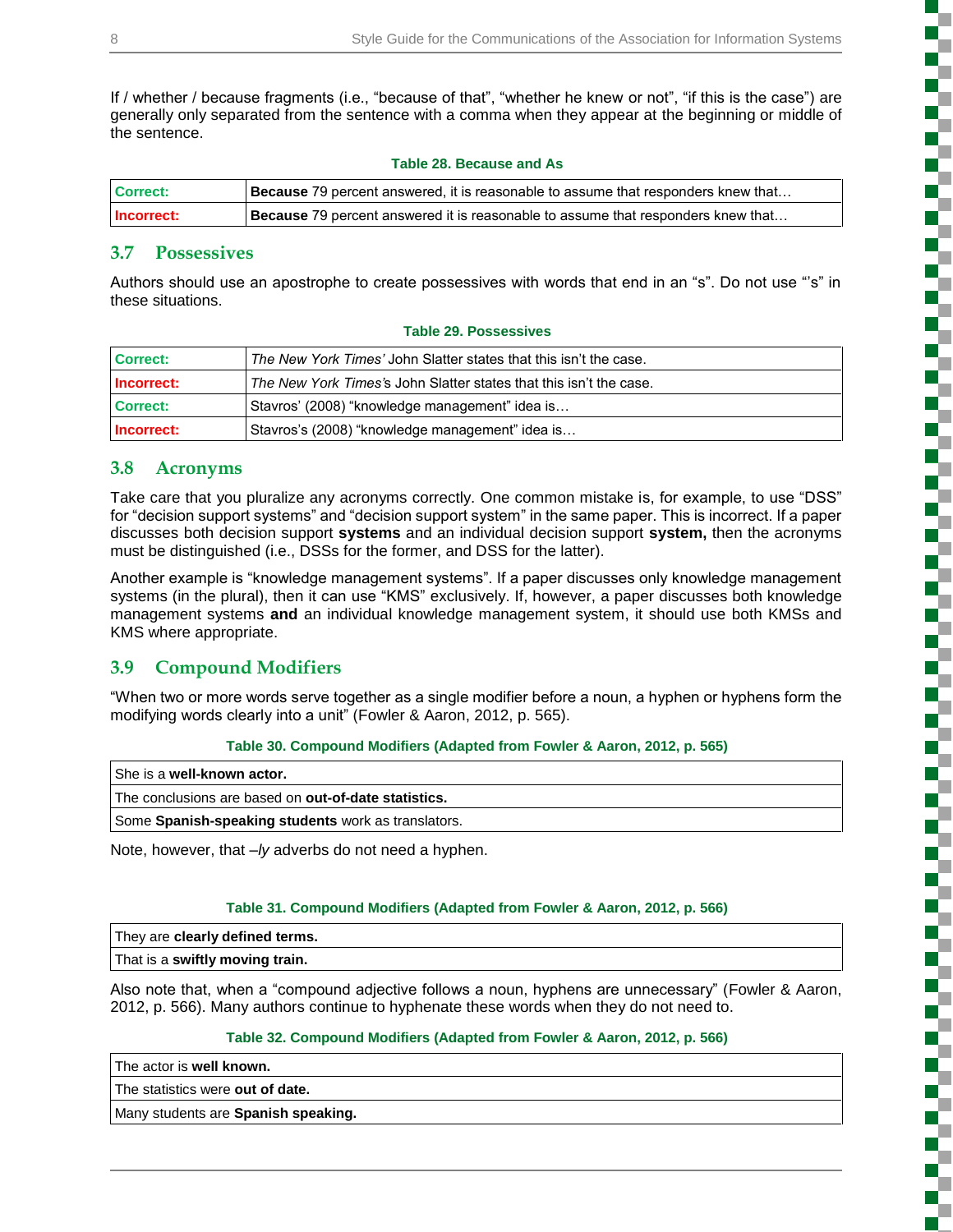### **3.10 Ellipses**

Use an ellipses ("..." with no spaces) to omit information from the middle of a sentence in a quote. When omitting information from a quote with more than one sentence, add a period after the ellipses when the period finishes a sentence (which keeps with our rule that a period must always end a sentence: "He thought it was silly…. Still, I like that."). Do not use ellipses at the beginning or end of a quote—they are unnecessary.

| <b>Correct:</b> | LeBrocq (2002) said that "referencingdiffers from field to field".      |
|-----------------|-------------------------------------------------------------------------|
| <b>Correct:</b> | LeBrocq (2012) states that "this isn't the case We must stay resolute". |
| Incorrect:      | LeBrocq (2012 states that "this isn't the case".                        |
| Incorrect:      | LeBrocq (2012 states that "We must stay resolute".                      |

#### **Table 33. Ellipses**

### **3.11 Sexist Language**

While many publications agree that sexist language is inappropriate, they differ in their approach to eliminate it. One particular area of controversy concerns "their" and "they" in a singular usage. *CAIS*'s style is to use "they", "their", and so on in their singular usage **except when it introduces awkwardness.** That is, do not use **he/she**, **s/he**, **he or she** or other similar constructions to refer to both men and women, subjects of indeterminate sex, or humankind in general. Table 27 illustrates this.

#### **Table 34. Sexist Language**

| Incorrect:      | A good child never crosses his parents   |  |
|-----------------|------------------------------------------|--|
| <b>Correct:</b> | A good child never crosses their parents |  |
| <b>Correct:</b> | Good children never cross their parents. |  |

Feel free to recast sentences that you feel are awkward as a result of using "they" in a singular usage. Typically, doing so requires changing the sentence's subject to the plural case (see third example in Table 34). Using "one" is also acceptable. Also, "avoid using man or words that contain man to refer to all human beings" (Fowler & Aaron, 2012, p. 531). Table 35 lists alternatives.

#### **Table 35. Sexist Terms (Adapted from Fowler & Aaron, 2012, p. 531)**

| <b>Sexist</b>      | <b>Non-sexist</b>           |
|--------------------|-----------------------------|
| <b>Businessman</b> | <b>Businessperson</b>       |
| Chairman           | Chair, chairperson          |
| Mankind            | Humankind, humanity, people |
| Salesman           | Salesperson                 |

### **3.12 Emphasis**

Please use minimal emphasis. When doing so, use italics or bold—either is fine, but be consistent. When emphasizing details in quotes, please add "(emphasis added)" at the end before the citation to indicate that. If a quote originally has the emphasis, then use "(emphasis in original)".

# **4 Other CAIS Style Points**

This section lists some other points in alphabetical order.

### **4.1 Abbreviations**

Always spell out abbreviations when first using them.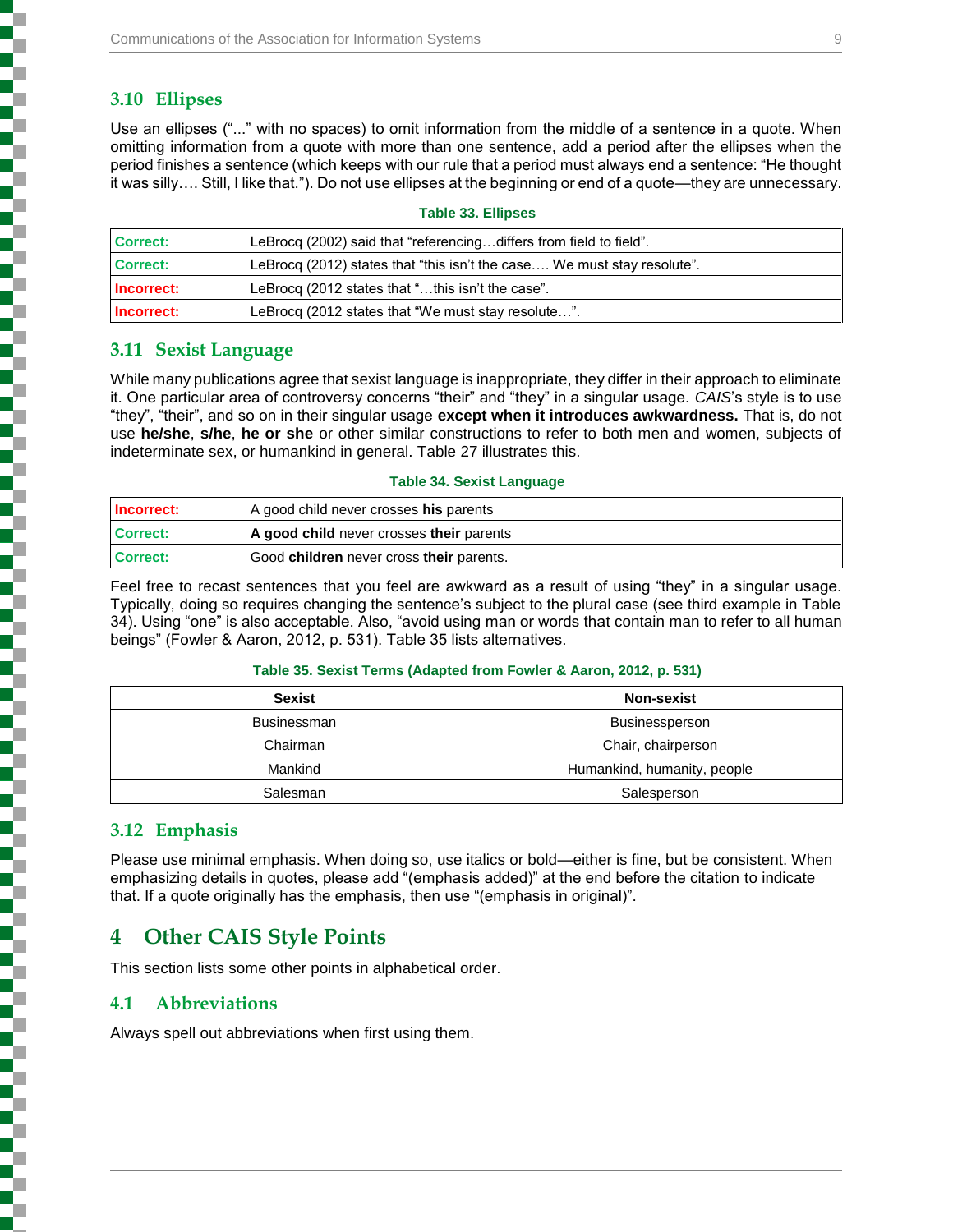ì

į

į

### **Table 36. Abbreviations**

|                             | <b>First mention of term:</b> The information systems (IS) discipline focuses on computers.                          |  |
|-----------------------------|----------------------------------------------------------------------------------------------------------------------|--|
| <b>Subsequent mentions:</b> | One can ask what exactly the relevance is of normative issues, ethics, and morality for the<br><b>IS</b> discipline. |  |

*CAIS* does not require periods between each letter in an abbreviation (U.S.A., U.K., etc). The only exception to this is when the abbreviation serves as a prefix; for example, "The U.S. Government".

## **4.2 Capitalization**

Capitalize "Appendix", "Section", "Table", and "Figure" when referring to a specific section / item (e.g., Figure 1, Function 1). Don't use brackets around the figure: "Figure (1)". Instead, use "Figure 1".

Do not capitalize models, theories, laws, or statistical procedures in the text. Exceptions to this include those models, theories, laws, and so on that include a proper name.

Do not capitalize field/discipline names (e.g., use "information systems", "neuroIS", "accounting" over their capitalized forms).

| <b>Incorrect</b>                   | <b>Correct</b>                     |
|------------------------------------|------------------------------------|
| Partial Least Squares (PLS)        | partial least squares (PLS)        |
| Self-Determination Theory          | self-determination theory (SDT)    |
| Structural Equation Modeling (SEM) | structural equation modeling (SEM) |
| Technology Acceptance Model (TAM)  | technology acceptance model (TAM)  |
| chronbach's alpha                  | Chronbach's alpha                  |

### **Table 37. Models, Theories, Laws, and Hypotheses**

### **4.3 Commas**

*CAIS* uses the serial, or Oxford, comma. That is, in a series (three or more items), a comma should separate each item (see Table 38).

#### **Table 38. Serial Comma**

| Correct:   | The cat hates turnips, lettuce, and rice. |
|------------|-------------------------------------------|
| Incorrect: | The cat hates turnips, lettuce and rice.  |

Also, take care that the commas do not occur inside quotation marks (see Section 2.3).

### **4.4 Consistency**

Do not refer to "the information systems field" on page one and then refer to it as "the information systems discipline" later on without specific cause to do so. That is, choose a term and use it consistently. Changing between different terms when you mean the same thing creates ambiguity. Using two, three, or more terms for the same concept is sometimes referred to as "elegant variation".

#### **Table 39. Elegant Variation**

"**The Emperor** received yesterday and today General Baron von Beck.... It may therefore be assumed with some confidence that the terms of a feasible solution are maturing themselves in **His Majesty's** mind and may form the basis of further negotiations with Hungarian party leaders when the **Monarch** goes again to Budapest" (Fowler & Fowler, 1908, p. 178).

### **4.5 Hyphens, En Dashes, and Em Dashes**

*CAIS* uses em dashes—like this—to set off auxiliary information. Do not use a hyphen (-) or en dash (–) for this purpose—they are not the same size. To insert an em dash, hold alt and type 0151 on your number pad or use your software's "insert symbol" command.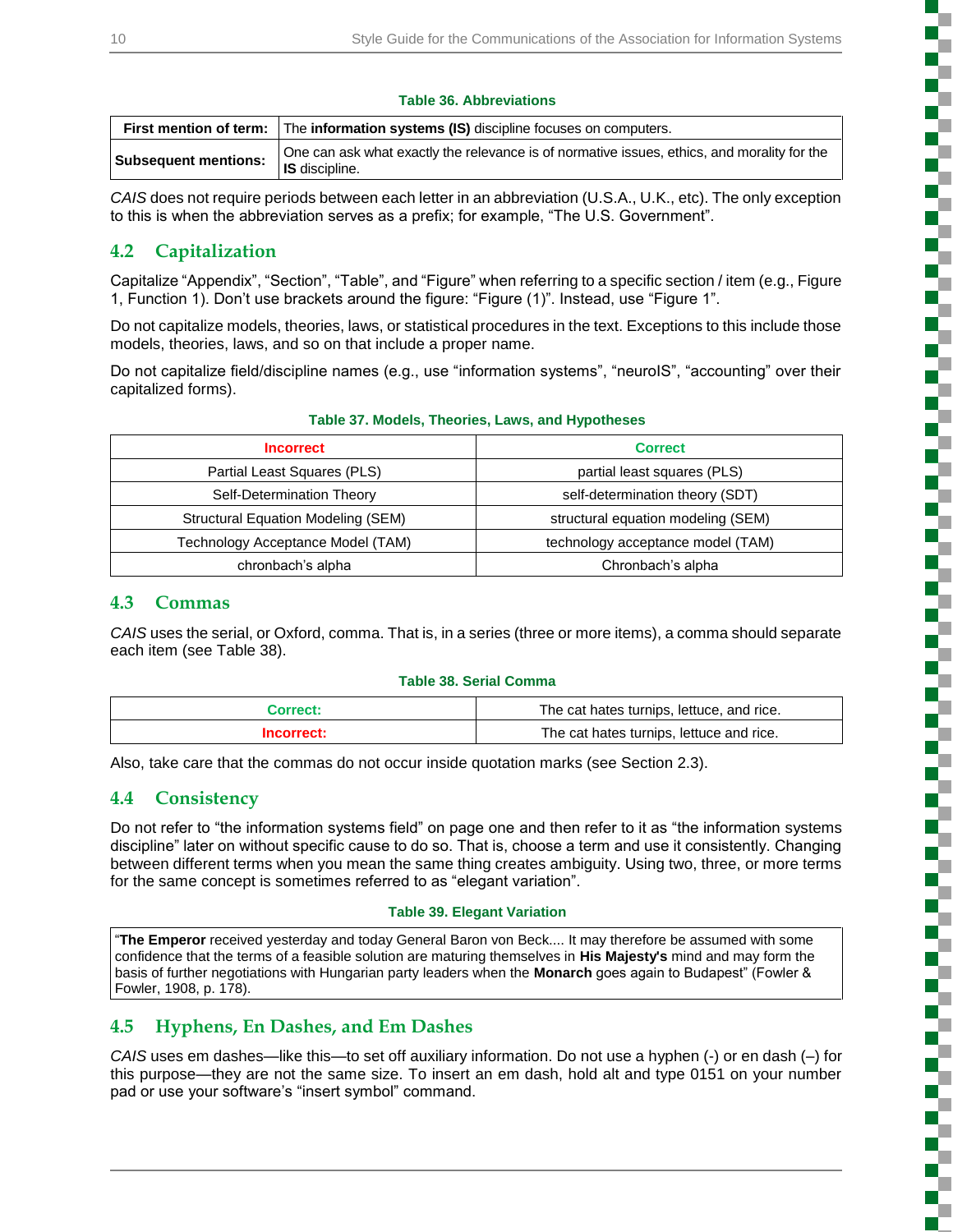Please use a hyphen (-) to indicate "to" instead of an en dash (–) (such as in pages (77-80) or date ranges (January-February)).

### **4.6 Footnotes**

The superscript number that denotes a footnote should occur periods but after other punctuation such as quotation marks. In the actual footnote, the footnote numbers and text should be 8pt Arial. The number should be in superscript. *CAIS* does not use endnotes.

#### **Table 40. Footnotes**

I went to the shop<sup>1</sup>, but the "cat was gone"<sup>2</sup>.

However, what information systems includes is a debated subject<sup>1</sup>.

### **4.7 I.e., E.g., and Etc.**

Do not use "e.g.", "i.e.", or "etc." outside of parentheses. Instead, spell the terms out: "for example", "that is", and "and so on". A comma should follow every instance of "e.g." or "i.e." in parentheses (e.g., like this). Further, "etc." should always have a period with it.

### **4.8 It is / There are**

Where possible, avoid beginning sentences with "it is" and "there are". One can often more clearly express a sentence with its proper subject.

| Say:       | One can often more clearly express a sentence with its proper subject.                                                       |  |
|------------|------------------------------------------------------------------------------------------------------------------------------|--|
| Don't say: | It is often clearer to express a sentence with its proper subject.                                                           |  |
| Say:       | Also, several other reports, such as the Interactive Advertising Bureau's (IAB) annual report, call it a<br>display ad.      |  |
| Don't say: | It is also called a display ad in several other reports such as the Interactive Advertising Bureau's (IAB)<br>annual report. |  |
| Say:       | No single stream of reasoning can fully explain why organizations choose to outsource their IS<br>functions.                 |  |
| Don't say: | There is no single stream of reasoning that can fully explain why organizations choose to outsource<br>their IS functions.   |  |

#### **Table 41. It is / There are**

### **4.9 Key Terms**

Introduce key terms, words, and phrases with quote marks. Thereafter, do not distinguish them in any way.

**Table 42. Key Terms**

In this study, we focus on whether "hybrid systems" affect how a person interprets the world around them. Hybrid systems are…

# **4.10 Nominalizations**

Nominalizations (itself a nominalization) are nouns formed from verbs, adjectives, or adverbs. They usually result in longer sentences that are harder to understand.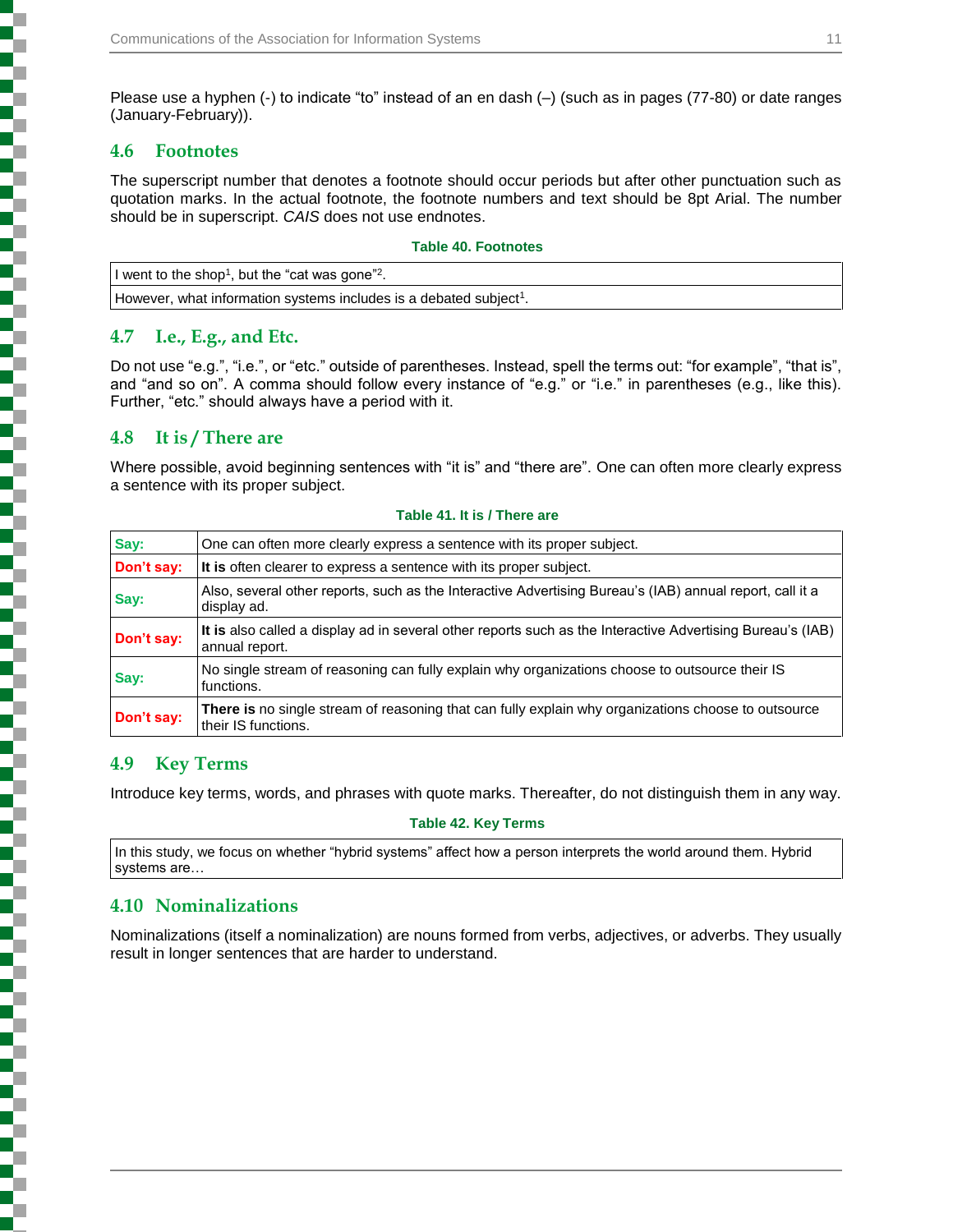۳

į

ś Г ď.

Ł

į

r.

ł

### **Table 43. Nominalizations**

| Sentence with<br>unnecessary<br>nominalizations: | It might be employed in a number of ways – for instance, in the evaluation of the capabilities of<br>an enterprise system or in the formulation of queries on data warehouses.           |  |
|--------------------------------------------------|------------------------------------------------------------------------------------------------------------------------------------------------------------------------------------------|--|
| Sentence without                                 | It might be employed in a number of ways – for instance, to evaluate an enterprise system's                                                                                              |  |
| nominalizations:                                 | capabilities or to formulate queries on data warehouses.                                                                                                                                 |  |
| Sentence with<br>unnecessary<br>nominalizations: | Perceptions of organizational climate guide individuals' interpretation of events, prediction of<br>possible outcomes, and judgments of the appropriateness of their subsequent actions. |  |
| Sentence without                                 | The way in which individuals perceive their organizational climate quides how they interpret                                                                                             |  |
| nominalizations:                                 | events, predict possible outcomes, and judge the appropriateness of their subsequent actions.                                                                                            |  |

Note that, in some cases, one must use nominalizations, such as with "information". Changing this word to "inform" would not mean the same thing. (See also Section 3.5).

### **4.11 Numbers**

Please use numerals for numbers over 10 (including 10) except if they begin a sentence (in which case, spell them out). For example, note what is spelled out in this sentence with five, 20, and 100. Twenty, however, starts this sentence, so it is spelled out.

Please use numerals for data analysis results regardless of whether they are over or under 10 or where they appear in a sentence (when such an analysis result starts a sentence, we ask authors to recast the sentence to avoid the awkwardness).

### **4.11.1 Percent**

In the main text, use "percent", not "per cent" or "%". In parentheses, tables, figures, use "%".

### **4.12 Parallelism**

"Parallelism gives similar grammatical form to sentence elements that have similar function or importance" (Fowler & Aaron, 2012, p. 420). Parallelism improves readability and makes sentences easier to understand. Table 43 illustrates common problems and how to fix them. Due to the frequency with which we see this error, we strongly recommend authors check for this problem before submitting their paper to *CAIS.*

| <b>Correct:</b> | First, we define "information systems". Second, we review the literature. Third, we present our<br>methodology.                                                                                                          |
|-----------------|--------------------------------------------------------------------------------------------------------------------------------------------------------------------------------------------------------------------------|
| Correct:        | Firstly, we define "information systems". Secondly, we review the literature. Thirdly, we<br>present our methodology.                                                                                                    |
| Incorrect:      | First, we define "information systems". Secondly, we review the literature. Thirdly, we present<br>our methodology.                                                                                                      |
| <b>Correct:</b> | "Three reasons why steel companies kept losing were <b>inefficient plants, high labor costs,</b><br>and increasing foreign competition" (Fowler & Aaron, 2012, p. 421).                                                  |
| Incorrect:      | "Three reasons why steel companies kept losing money were that their plants were<br>inefficient, high labor costs, and foreign competition was increasing" (Fowler & Aaron,<br>2012, p. 421).                            |
| <b>Correct:</b> | "Given training, workers can acquire the <b>skills for</b> and <b>interest in</b> other jobs" (Fowler & Aaron,<br>2012, p. 421).                                                                                         |
| Incorrect:      | "Given training, workers can acquire the <b>skills</b> and <b>interest in</b> other jobs [ <b>Skills</b> and <b>interest</b><br>require different prepositions, so both must be stated]" (Fowler & Aaron, 2012, p. 421). |

#### **Table 44. Parallelism**

### **4.12.1 Not Only…But Also**

The "not only…but also" sentence structure is common in academic writing. Unfortunately, authors often incorrectly use it. Table 45 illustrates common incorrect and correct usages for this grammatical structure.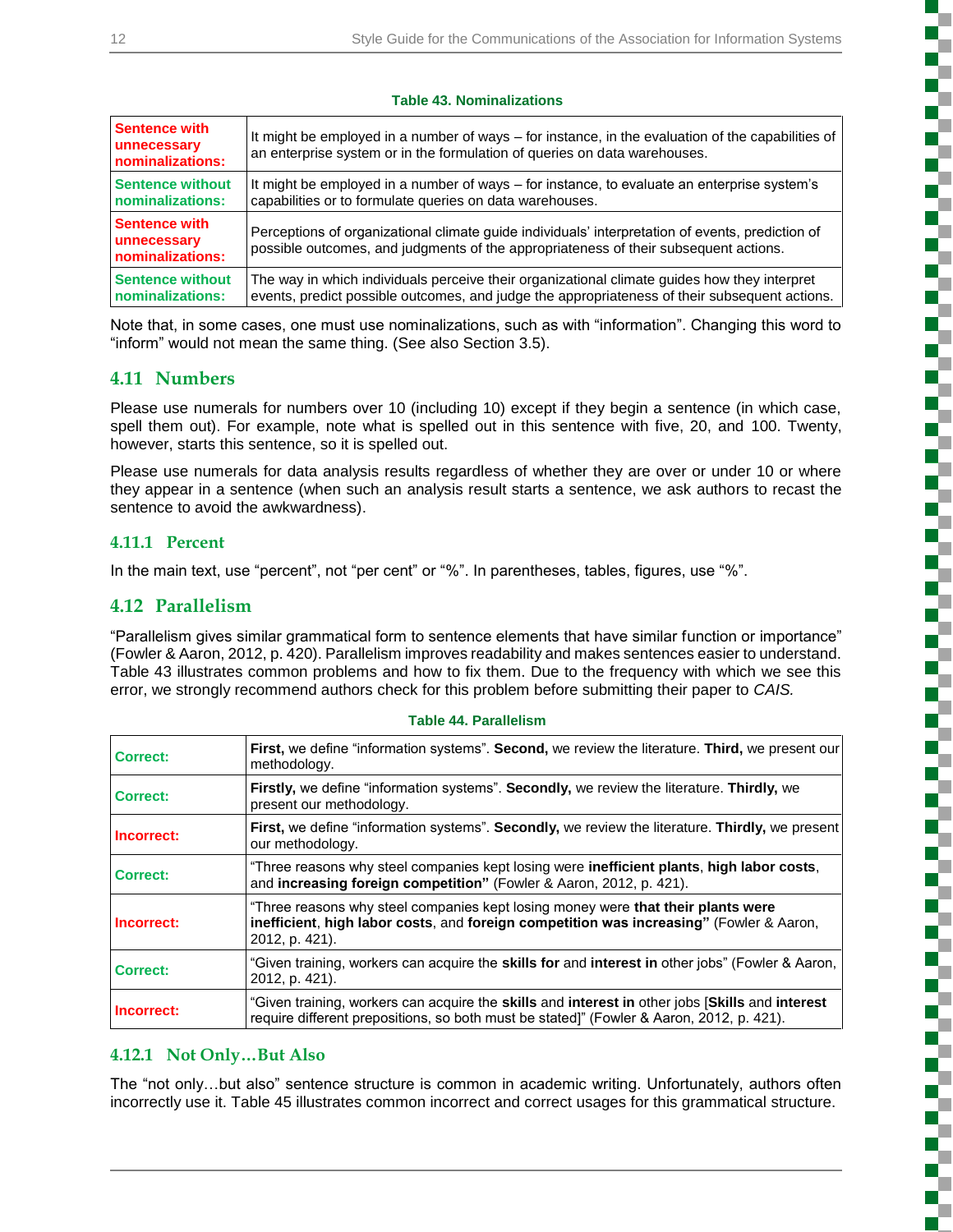| Incorrect:      | Information systems scholars analyze not only information but also study computer systems.                                                          |  |
|-----------------|-----------------------------------------------------------------------------------------------------------------------------------------------------|--|
| <b>Correct:</b> | Information systems scholars not only analyze information but also study computer systems<br>[they analyze information and study computer systems]. |  |
| <b>Correct:</b> | Information systems scholars analyze not only information but also computer systems [they]<br>analyze both information and computer systems].       |  |

#### **Table 45. Not Only…But Also**

### **4.13 Spelling**

*CAIS* uses American spelling.

#### **Table 46. Spelling**

| organization | realize<br>emphasize |             | analvze        |
|--------------|----------------------|-------------|----------------|
| italicize    | symbolize            | recognize   | capitalization |
| summarize    | color                | personalize | behavior       |

### **4.14 Very**

Avoid using meaningless intensifiers such as "very". They are hyperbolic and unnecessary. For example, consider the following sentence: "The motivation theory should be very useful for studying system-use behavior for several reasons". The "very" here adds nothing to the sentence. Thus, remove it: "The motivation theory should be useful for studying system-use behavior for several reasons". However, "very" is acceptable when introducing defined gradients (i.e., "very bad, bad, mediocre, good, very good").

### **4.15 Vagueness**

*CAIS* does not accept vague language; be specific and concrete wherever possible. Doing so will help readers to comprehend your paper.

Additionally, one can better explain words such as "several", "a few", and so on with the precise number. If you make three contributions, say "three" instead of "several".

One repeated error papers make concern the word "this". Please **always** clearly follow "this" with what 'this' actually is: don't say "**we test this"**. Instead, say "**we test this relationship"**. When one does not clarify what 'this' is, the reader has to then determine what it refers to, which can be difficult when a paper discusses several ideas. As such, it's always clearer to explicitly state what "this" is.

| <b>Specific:</b> | In Section 1, we review the literature. In Section 2, we explore information systems. In<br>Section 3, we present the findings. In Section 4, we discuss contributions to knowledge.                                   |  |
|------------------|------------------------------------------------------------------------------------------------------------------------------------------------------------------------------------------------------------------------|--|
| Vaque:           | In Section 1, we review the literature. Next, we describe our methodology. After that, we<br>present the findings. Following that, we discuss contributions to knowledge.                                              |  |
| <b>Specific:</b> | The paper concludes by illustrating how increased emphasis on normative issues<br>enhances IS practice and research, deepens empirical insights on technology use, and<br>improves the IS discipline's ethical status. |  |
| Vaque:           | The paper concludes by suggesting how such work furthers information systems.                                                                                                                                          |  |

#### **Table 47. Vagueness**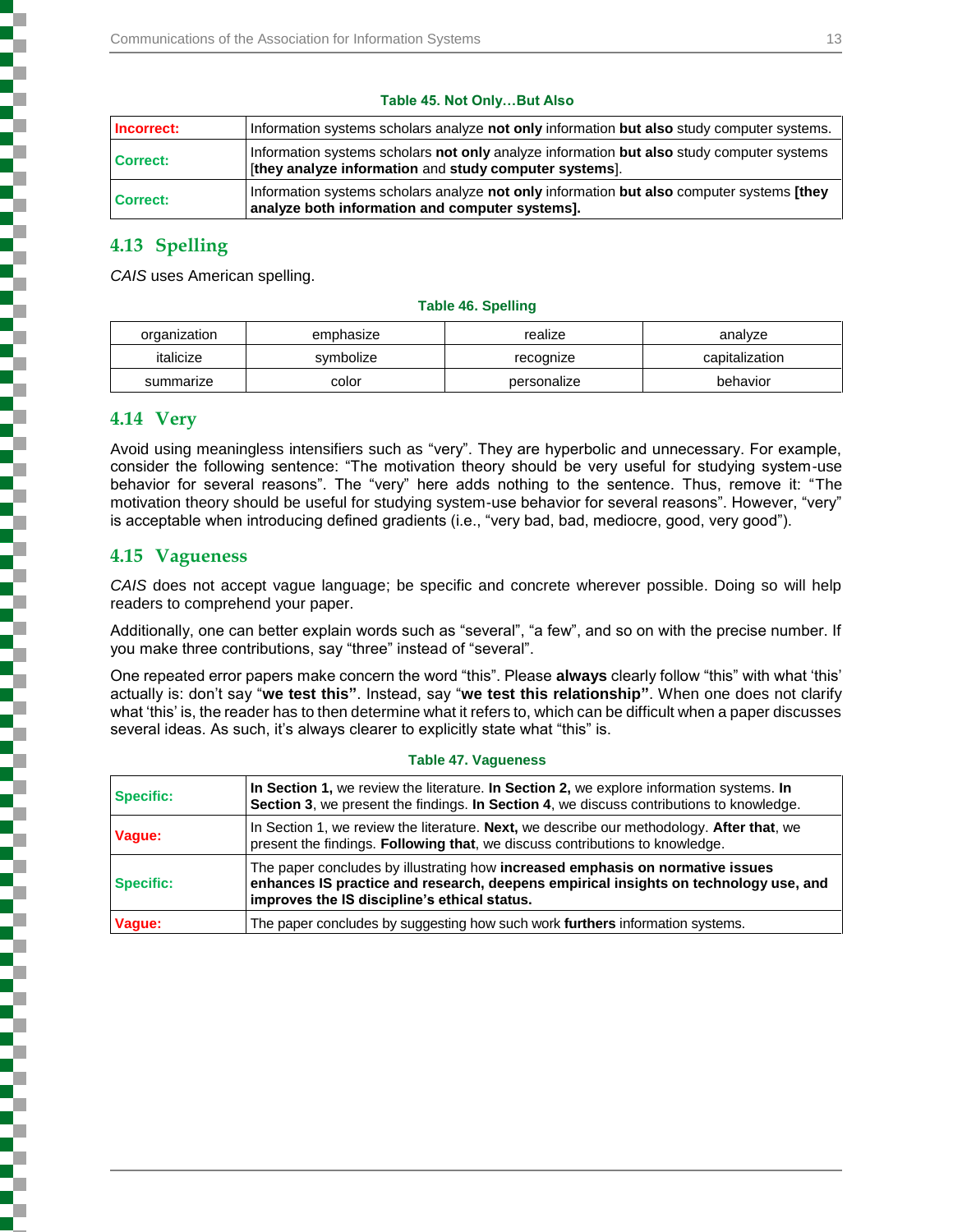# **5 Preferred Word List**

### **Table 48. Preferred Words**

| <b>Use</b>              | Don't use                                                    | Why?                                                                                                                                                                                                                                                                         |  |
|-------------------------|--------------------------------------------------------------|------------------------------------------------------------------------------------------------------------------------------------------------------------------------------------------------------------------------------------------------------------------------------|--|
| contemporary            | modern                                                       | Modern refers to a period before the 20th century, not to the current time.                                                                                                                                                                                                  |  |
| 20th century            | 20th Century / 20th<br>Century / twentieth<br>century / etc. | CAIS style                                                                                                                                                                                                                                                                   |  |
| use                     | utilize / utilization.                                       | See Section 3.3.                                                                                                                                                                                                                                                             |  |
| enquiry                 | inquiry                                                      | Usage of "enquiry" or "inquiry" depends on the desired meaning: use enquiry<br>when you mean to suggest the general notion of "asking"; use "inquiry" when<br>you mean to refer to a more serious investigation (e.g., the police inquiry<br>into John's death).             |  |
| percent                 | per cent                                                     | CAIS style                                                                                                                                                                                                                                                                   |  |
| coordination            | co-ordination                                                | CAIS style                                                                                                                                                                                                                                                                   |  |
| ecommerce               | e-commerce                                                   | CAIS style                                                                                                                                                                                                                                                                   |  |
| email                   | e-mail                                                       | CAIS style                                                                                                                                                                                                                                                                   |  |
| website /<br>webpage    | web site / site / web<br>page / Web Site /<br>Website        | CAIS style                                                                                                                                                                                                                                                                   |  |
| paper                   | article                                                      | When referring to one's own paper, use "paper" instead of "article" or other<br>terms. Use article when referring to newspaper articles.                                                                                                                                     |  |
| such as                 | like                                                         | Do not use "like" when giving examples; use "such as".<br>Use like when you mean that something is similar.<br>Right: I like things such as cats and dogs.<br>Wrong: I like things like cats and dogs.<br>But: I hate cats like George's cat (cats similar to George's cat). |  |
| Within                  | in                                                           | "Within" is a pompous form of "in". In usually suffices.                                                                                                                                                                                                                     |  |
| Internet                | internet                                                     | CAIS style                                                                                                                                                                                                                                                                   |  |
| comprises /<br>includes | Consists of                                                  | Do not use "consists of"-use includes or comprises.<br>Comprises is exhaustive ("The list comprises milk, salt, and butter" - there is<br>nothing else on the list).<br>Includes is not exhaustive (there may be other things on the list).                                  |  |

# **6 Referencing**

All references should follow the American Psychological Association (2010) guide. This section contains examples for all types of referencing. Note that this style does not capitalize every word in a text's title. In references, only the initial word and proper nouns should be capitalized. The only exception to this rule is with sources cited in conference proceedings. In these cases, the conference's name should be fully capitalized. The following section provides examples for common reference types. The only major difference between APA and *CAIS* style is that *CAIS* does not use digital object identifiers (DOIs).

### **6.1 Examples**

### **6.1.1 Journal Papers<sup>1</sup>**

Burton-Jones, A., & Straub, D. W., Jr. (2006). Reconceptualizing system usage: An approach and empirical test. *Information Systems Research*, *17*(3), 228-246.

### **6.1.2 Magazine Articles**

l <sup>1</sup> Note the position of "Jr." in this reference.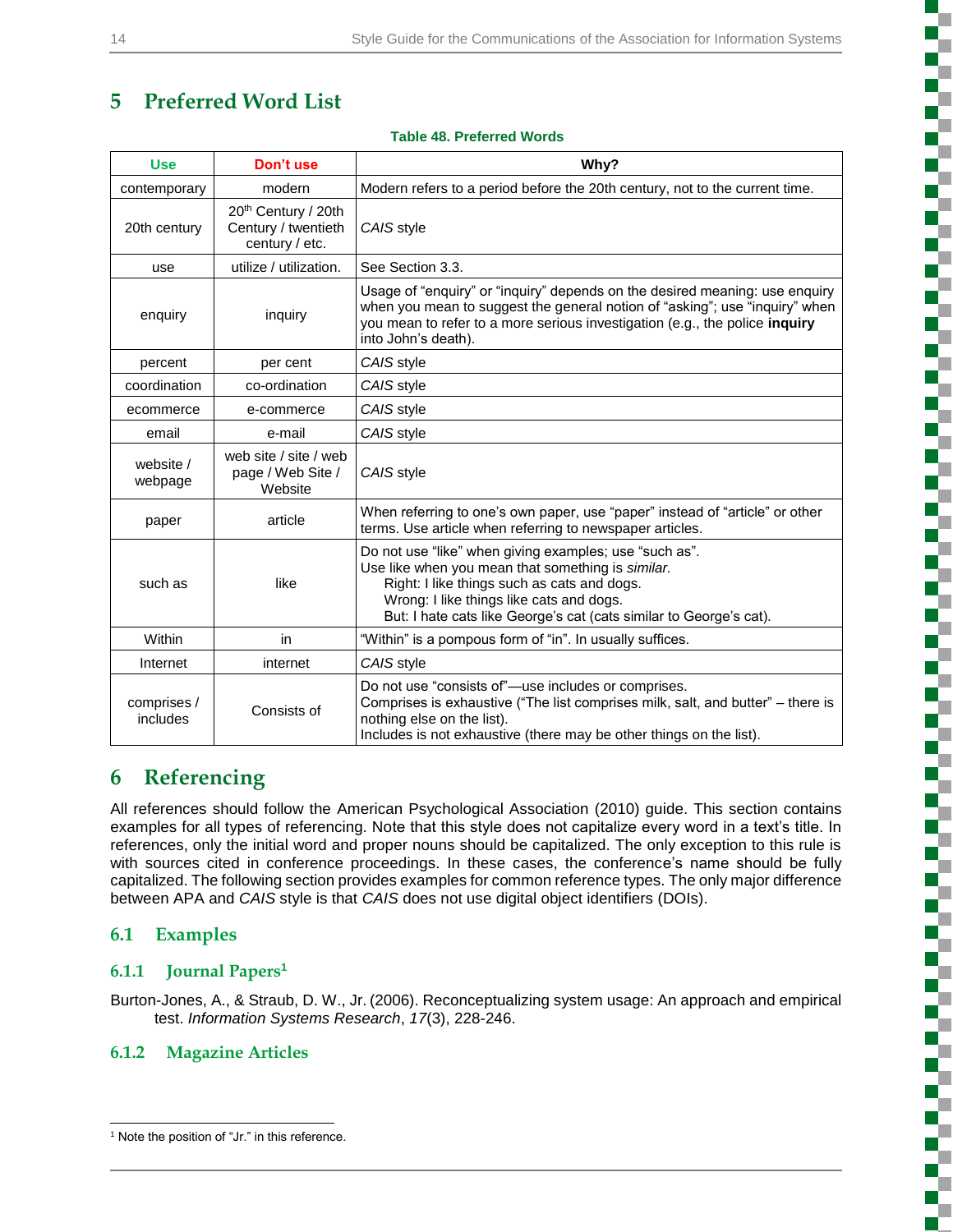Ackerman, B. (2007). The perfect blend. *Consumer Goods Technology Magazine*. Retrieved from http://consumergoods.edgl.com/media/publicationsarticle/art-mar07-6.pdf

### **6.1.3 Books**

Hare, R. M. (1981). *Moral thinking: Its levels, method, and point.* Oxford: Clarendon Press.

### **6.1.4 Chapters / Sections in Books**

Keren, G. (1990). Cognitive aids and debiasing methods: Can cognitive pills cure cognitive ills? In J. Caverni, J. Fabre, & M. Gonzalez (Eds.), *Cognitive biases* (pp. 523-555). Amsterdam, North Holland: Elsevier.

### **6.1.5 Conference Proceedings**

Adams, C. (2001). Persuasian as education. In *Proceedings of the International Conference on Information Systems 2 .*

Jones, D., & Gregor, S. (2006). *The formulation of an information systems design theory for e-learning.* Paper presented at the First International Conference on Design Science Research in Information Systems and Technology, Claremont, CA.

### **6.1.6 Working Papers**

Acha, V. (2004). *Technology frames: The art of perspective and interpretation in strategy* (SPRU Electronic Working Paper No. 109)*.* Brighton: University of Sussex.

### **6.1.7 Wikipedia References**

When sourcing information from Wikipedia, use the following format:

Title of entry. (Year). In *Wikipedia.* Retrieved from www.URL.com

Make sure that there that there is no period after the URL. For example:

Abductive reasoning. (2010). In *Wikipedia.* Retrieved from http://en.wikipedia.org/wiki/Abductive\_reasoning

When citing Wikipedia articles in text, use the format ("page title", year). For example: ("Abductive reasoning", 2010). Because Internet sources typically have no page numbers, these citations do not need them.

### **6.2 In-text Citations**

*CAIS* follows APA's author-date system. This section clarifies common errors.

### **6.2.1 Ampersand**

Use the ampersand (&) in all citations with two or more authors; do not use "and". However, when you explicitly refer to authors as part of a sentence (i.e., "Cayle and Rogers (2008) find that this isn't the case…"), use "and". When you first cite a text with three to five authors, include all their names in the citation (i.e., Cayle, Rogers, George, & Smith, 2008). After this first instance, use the first author's name and "et al." (Cayle et al., year). If the text has six or more authors, use the "et al." version exclusively.

# **7 Conclusion**

Following these guidelines will ensure that your paper is better understood in the review process and, should it be accepted, published as quickly as possible. If you are unsure of any point in this style guide before submitting your paper or if you have any questions, please feel free to contact Adam LeBrocq, AIS Copyeditor, at copyeditor@aisnet.org. We look forward to seeing your best work submitted to *CAIS.*

l <sup>2</sup> Note that we prefer a more simply style for papers in proceedings: given their nature, one cannot often easily find whether they have editors or publish locations (many do not provide such information). Thus, the paper's title and what proceedings it appears in is enough.